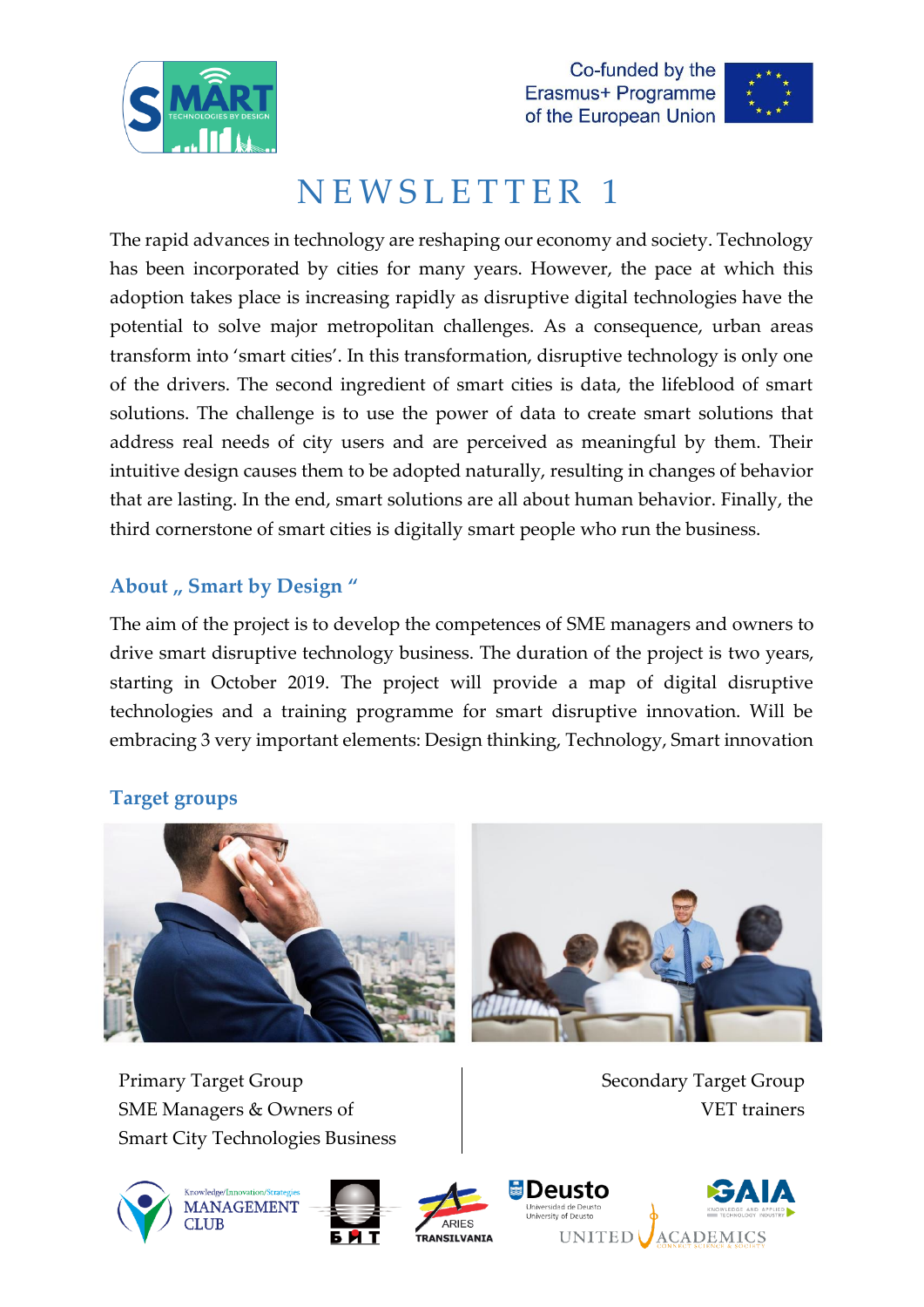





#### **Outputs**

By combining management and digital skills the project will provide: a map of digital disruptive technologies and a training programme with modules and materials for smart innovation.







#### **IO1 Map of digital and smart disruptions**

Key areas of smart technology innovation - we will conduct a study to narrow the scope of technology areas of smart innovations and define key success factors and applications to prepare the map.

Case studies collection and focus groups - each partner will select two SMEs in the field of smart technologies and have interviews with their managers/owners to create a state of the art case study. This will generate a case study collection and initial contacts of the target group to be further involved in the project.

#### **IO2 Training program for smart disruptive innovation**

We will develop a program covering analytical, interdisciplinary critical thinking, management and technological skills; we will define the key topics of interdisciplinary knowledge across technology, social sciences and management disciplines.

Capabilities framework of smart innovation - common framework with key competences, skills and knowledge.

Training modules for smart innovation - specific modules with learning elements and assessment criteria, including self-assessment tools, thesaurus, materials.

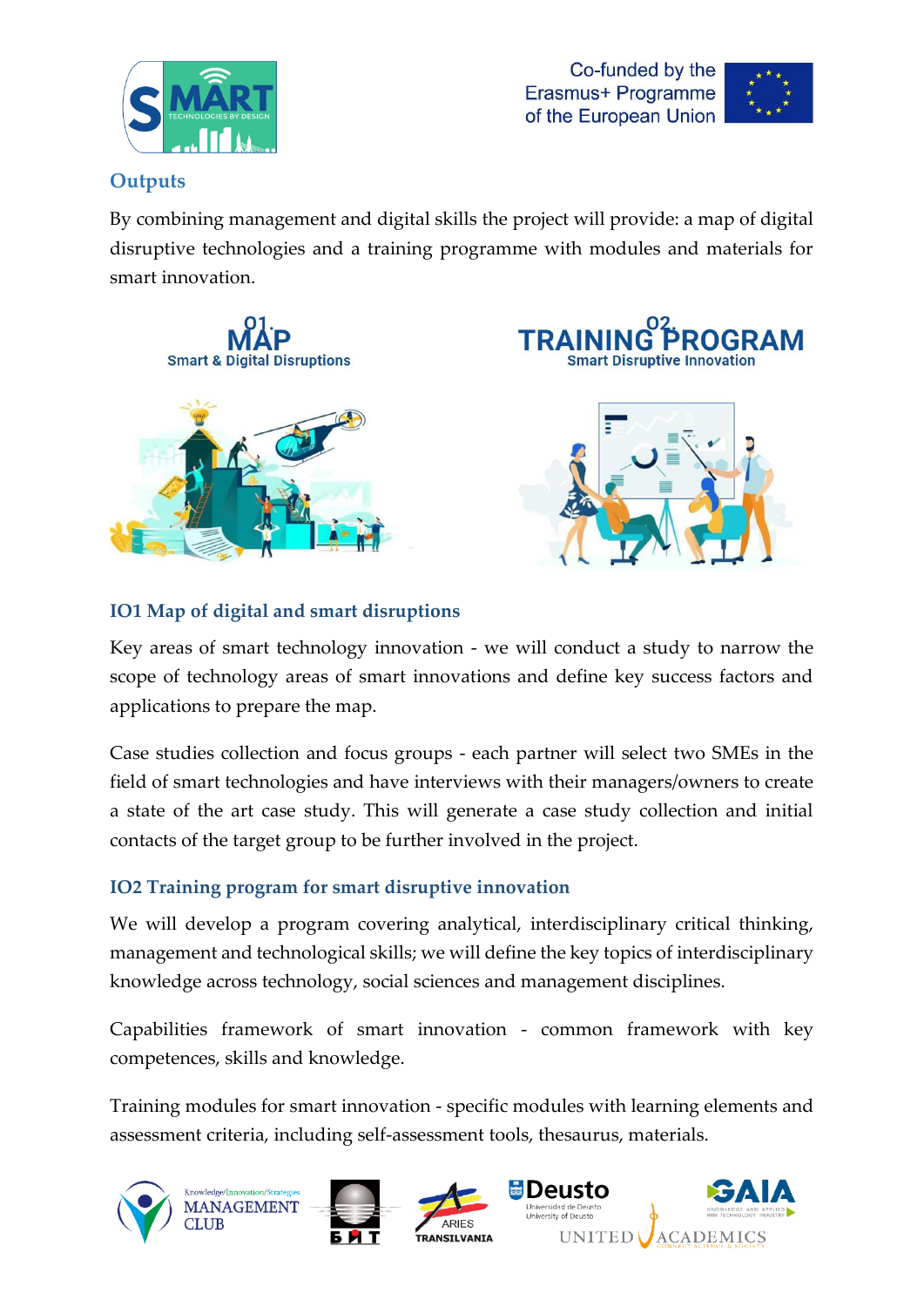





#### **Partners:**

- **KISMC** NGO that is focused on developing competences in innovation management, creativity and entrepreneurship;
- **ULSIT** Bulgarian state university of bibliography and information technology that offers undergraduate, masters and doctoral degree programs and supports innovations and technology transfer in BG;
- ARIES TRANSILVANIA industrial cluster and BSO that contributes in designing; implementing the smart city strategy of Cluj in Romania, supports digital transformation and creates digital innovation hubs;
- **GAIA** a cluster BSO that unites companies from the knowledge and applied technologies industries and supports policy and deployment of ICT, Engineering and Electronics in Basque Country;
- **DEUSTO** leading university in Spain specialized in educating training in the innovation and entrepreneurship, design thinking and IoT Smart city solutions through its Business School and the Faculty of Engineering;
- **UNITED ACADEMICS** a Foundation in Netherlands that promotes, supports and maintains open-access library and publishing that results in faster scientific communication, wider influences of scientific knowledge on the industry, government, and education.





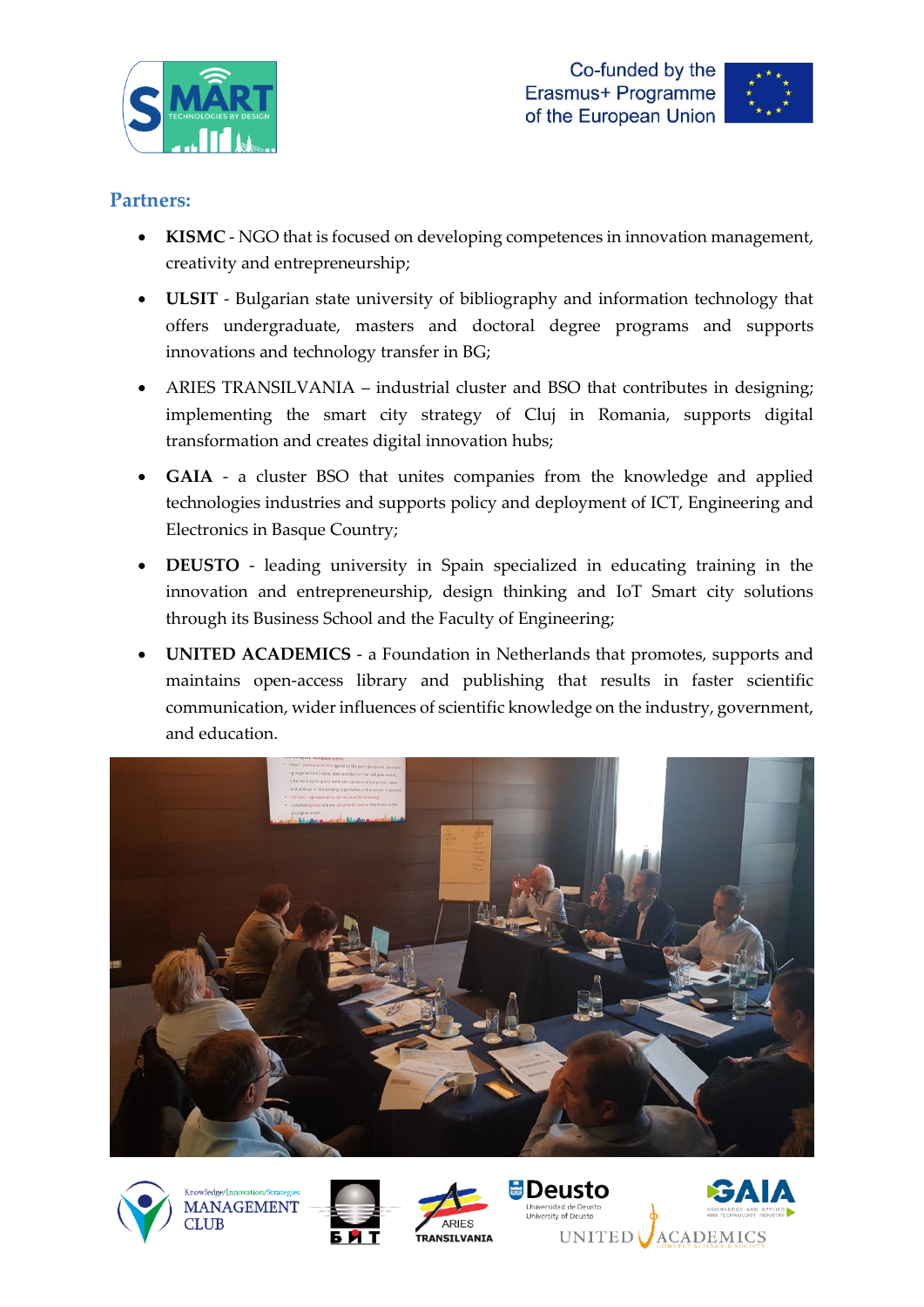





## **Smart Cities, Deloitte, 2015 … fueled by a combination of disruptive technologies and social innovations …**

Most new technologies and social innovations are disruptive on their own. The combination of them is even more powerful and creates a 'perfect storm' of disruption.



A positive quality of life involves enhancing every aspect of the daily existence of citizens. From safe streets to green spaces, from a reasonable commute to access to art and culture, a smart city creates an environment that promotes the best of urban living and minimizes the hassles of city life. Smart cities are ultimately great places to live.

## **Mapping the needs and opportunities for disruptive technologies for smart cities (Level of penetration analysis)**

We have realized during the implementation of the project and as a result of the study that the most important and those with enough predictive potential to transform the cities into smart cities are the following technologies (technology areas):